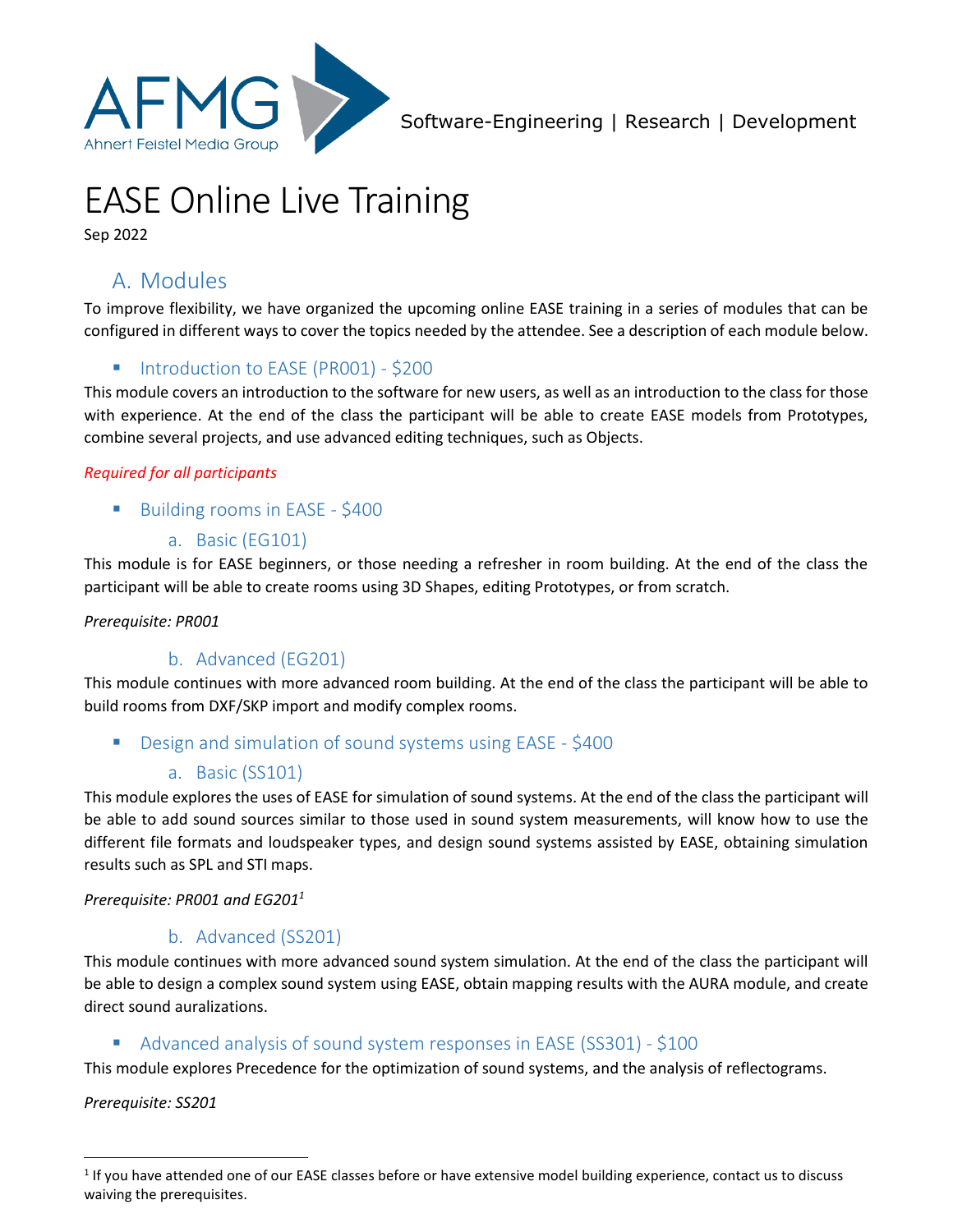

#### Design and simulation for room acoustics using EASE - \$800

#### a. Basic (RA101)

This module explores the uses of EASE for room acoustic simulation and analysis. At the end of the class the participant will be able to add sound sources similar to those used in acoustical measurements, add absorptive materials to rooms, optimize RT, add scattering coefficients, and obtain results for basic room acoustics parameters in Mapping and Probe.

*Prerequisite: PR001 and EG201<sup>2</sup>*

#### b. Advanced (RA201)

This module continues with more advanced simulation for room acoustics. At the end of the class the participant will be able to run Ray Tracing for reflection pattern analysis, and obtain Mapping results for advanced room acoustics parameters, as well as impulse responses for analysis and auralization.

#### ■ EASE Auralization (RA301) - \$200

This module explores Auralization in depth. At the end of the class the participant will be able to create auralizations using EASE and AURA, including binaural files, stereo and B-format files, as well as batch processing.

*Prerequisite: RA201*

#### Schedule

|                                            | <b>SEPTEMBER</b> |               |               |               |               |             |               |             |               |               |               |        |
|--------------------------------------------|------------------|---------------|---------------|---------------|---------------|-------------|---------------|-------------|---------------|---------------|---------------|--------|
| <b>Time</b>                                | <b>Mon 12</b>    | <b>Tue 13</b> | Wed 14        | <b>Thu 15</b> | <b>Fri 16</b> |             | <b>Mon 19</b> |             | <b>Tue 20</b> | <b>Wed 21</b> | <b>Thu 22</b> | Fri 23 |
| 10:30 AM - 12:00 PM                        | PR001-1          |               | $EG101 - 1$   |               |               | $EG201 - 1$ |               | $SS101 - 1$ |               | $SS201 - 1$   |               | SS301  |
| 12:00 PM - 12:30 PM                        |                  |               |               |               |               |             |               |             |               |               |               |        |
| 2:00 PM - 4:00 PM                          | PR001 - 2        |               | $EG101 - 2$   |               |               | $EG201 - 2$ |               | $SS101 - 2$ |               | $SS201 - 2$   |               |        |
|                                            |                  |               |               |               |               |             |               |             |               |               |               |        |
|                                            | <b>Mon 26</b>    | Tue 27        | <b>Wed 28</b> | <b>Thu 29</b> | <b>Fri 30</b> |             |               |             |               |               |               |        |
| 10:30 AM - 12:00 PM<br>12:00 PM - 12:30 PM | RA101 - 1        |               | RA101 - 3     | RA201 - 2     |               | RA301-1     |               |             |               |               |               |        |
| 2:00 PM - 4:00 PM                          | RA101 - 2        |               | RA201-1       | RA201 - 3     |               | RA301 - 2   |               |             |               |               |               |        |

*All times listed are CDT.* 

l



 $2$  If you have attended one of our EASE classes before or have extensive model building experience, contact us to discuss waiving the prerequisites.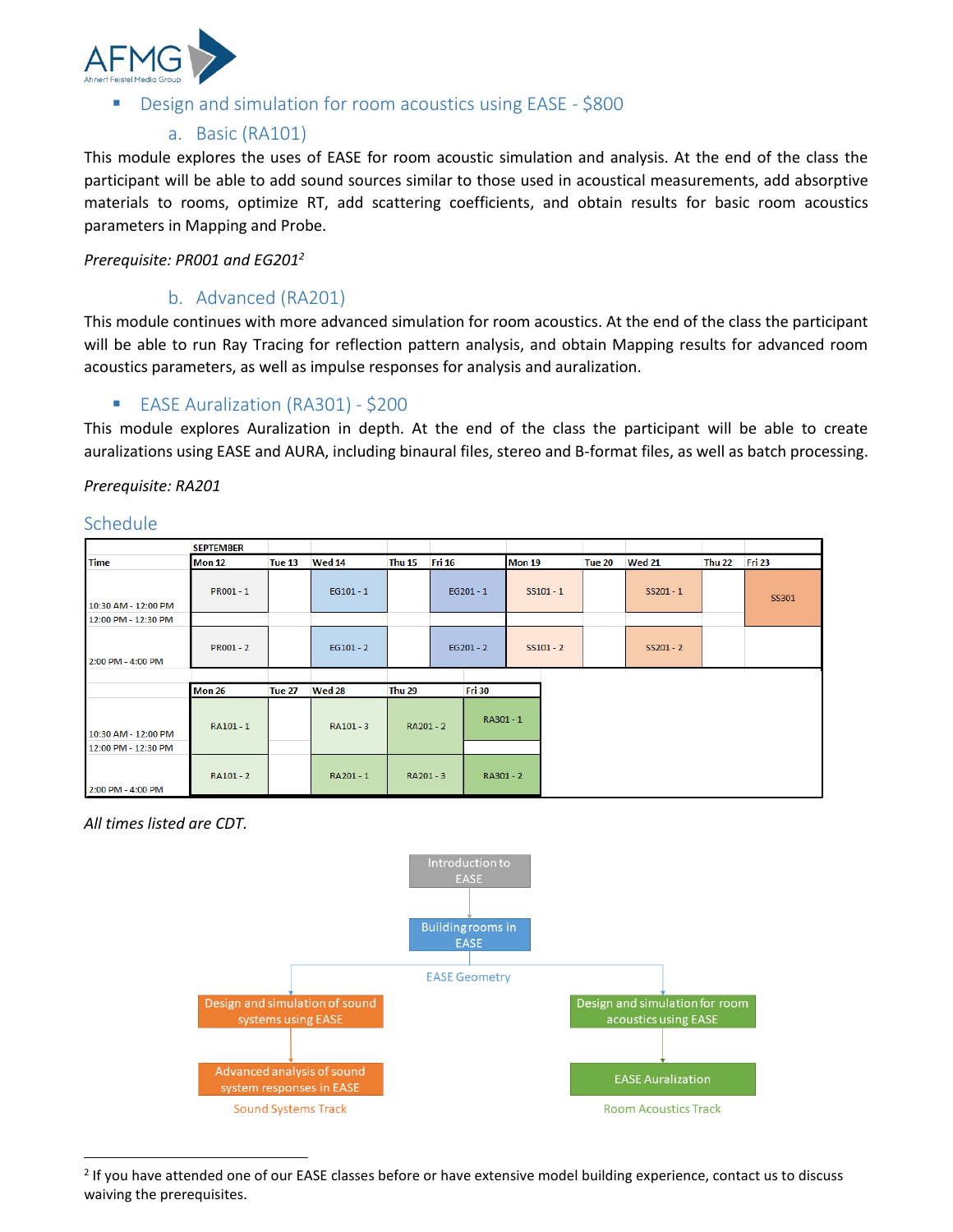

Below are some class configurations that can be chosen depending on the participant's needs.

| Pkg | <b>Modules</b>                                                         | Cost    |  |  |  |  |
|-----|------------------------------------------------------------------------|---------|--|--|--|--|
|     | <b>COMBINED SOUND SYSTEMS AND ROOM ACOUSTICS TRACK</b>                 |         |  |  |  |  |
| A   | Introduction to EASE (PR001)                                           | \$2 100 |  |  |  |  |
|     | Building rooms in EASE - Basic (EG101)                                 |         |  |  |  |  |
|     | Building rooms in EASE - Advanced (EG201)                              |         |  |  |  |  |
|     | Design and simulation of sound systems using EASE - Basic (SS101)      |         |  |  |  |  |
|     | Design and simulation of sound systems using EASE - Advanced (SS201)   |         |  |  |  |  |
|     | Advanced analysis of sound system responses in EASE (SS301)            |         |  |  |  |  |
|     | Design and simulation for room acoustics using EASE - Basic (RA101)    |         |  |  |  |  |
|     | Design and simulation for room acoustics using EASE - Advanced (RA201) |         |  |  |  |  |
|     | <b>EASE Auralization (RA301)</b>                                       |         |  |  |  |  |
| B   | Introduction to EASE (PR001)                                           | \$1800  |  |  |  |  |
|     | Building rooms in EASE - Basic (EG101)                                 |         |  |  |  |  |
|     | Building rooms in EASE - Advanced (EG201)                              |         |  |  |  |  |
|     | Design and simulation of sound systems using EASE - Basic (SS101)      |         |  |  |  |  |
|     | Design and simulation of sound systems using EASE - Advanced (SS201)   |         |  |  |  |  |
|     | Design and simulation for room acoustics using EASE - Basic (RA101)    |         |  |  |  |  |
|     | Design and simulation for room acoustics using EASE - Advanced (RA201) |         |  |  |  |  |
|     | <b>SOUND SYSTEMS TRACK</b>                                             |         |  |  |  |  |
| C   | Introduction to EASE (PR001)                                           | \$1 100 |  |  |  |  |
|     | Building rooms in EASE - Basic (EG101)                                 |         |  |  |  |  |
|     | Building rooms in EASE - Advanced (EG201)                              |         |  |  |  |  |
|     | Design and simulation of sound systems using EASE - Basic (SS101)      |         |  |  |  |  |
|     | Design and simulation of sound systems using EASE - Advanced (SS201)   |         |  |  |  |  |
|     | Advanced analysis of sound system responses in EASE (SS301)            |         |  |  |  |  |
| D   | Introduction to EASE (PR001)                                           | \$1 000 |  |  |  |  |
|     | Building rooms in EASE - Basic (EG101)                                 |         |  |  |  |  |
|     | Building rooms in EASE - Advanced (EG201)                              |         |  |  |  |  |
|     | Design and simulation of sound systems using EASE - Basic (SS101)      |         |  |  |  |  |
|     | Design and simulation of sound systems using EASE - Advanced (SS201)   |         |  |  |  |  |
|     | <b>Modules</b>                                                         | Cost    |  |  |  |  |
|     | <b>ROOM ACOUSTICS TRACK</b>                                            |         |  |  |  |  |
| Þ.  | Introduction to EASE (PR001)                                           | \$1 600 |  |  |  |  |
|     | Building rooms in EASE - Basic (EG101)                                 |         |  |  |  |  |
|     | Building rooms in EASE - Advanced (EG201)                              |         |  |  |  |  |
|     | Design and simulation for room acoustics using EASE - Basic (RA101)    |         |  |  |  |  |
|     | Design and simulation for room acoustics using EASE - Advanced (RA201) |         |  |  |  |  |
|     | <b>EASE Auralization (RA301)</b>                                       |         |  |  |  |  |
| F   | Introduction to EASE (PR001)                                           | \$1 400 |  |  |  |  |
|     | Building rooms in EASE - Basic (EG101)                                 |         |  |  |  |  |
|     | Building rooms in EASE - Advanced (EG201)                              |         |  |  |  |  |
|     | Design and simulation for room acoustics using EASE - Basic (RA101)    |         |  |  |  |  |
|     | Design and simulation for room acoustics using EASE - Advanced (RA201) |         |  |  |  |  |

*There may be other options not listed above; check prerequisites in the previous section to make sure your custom package is possible.*